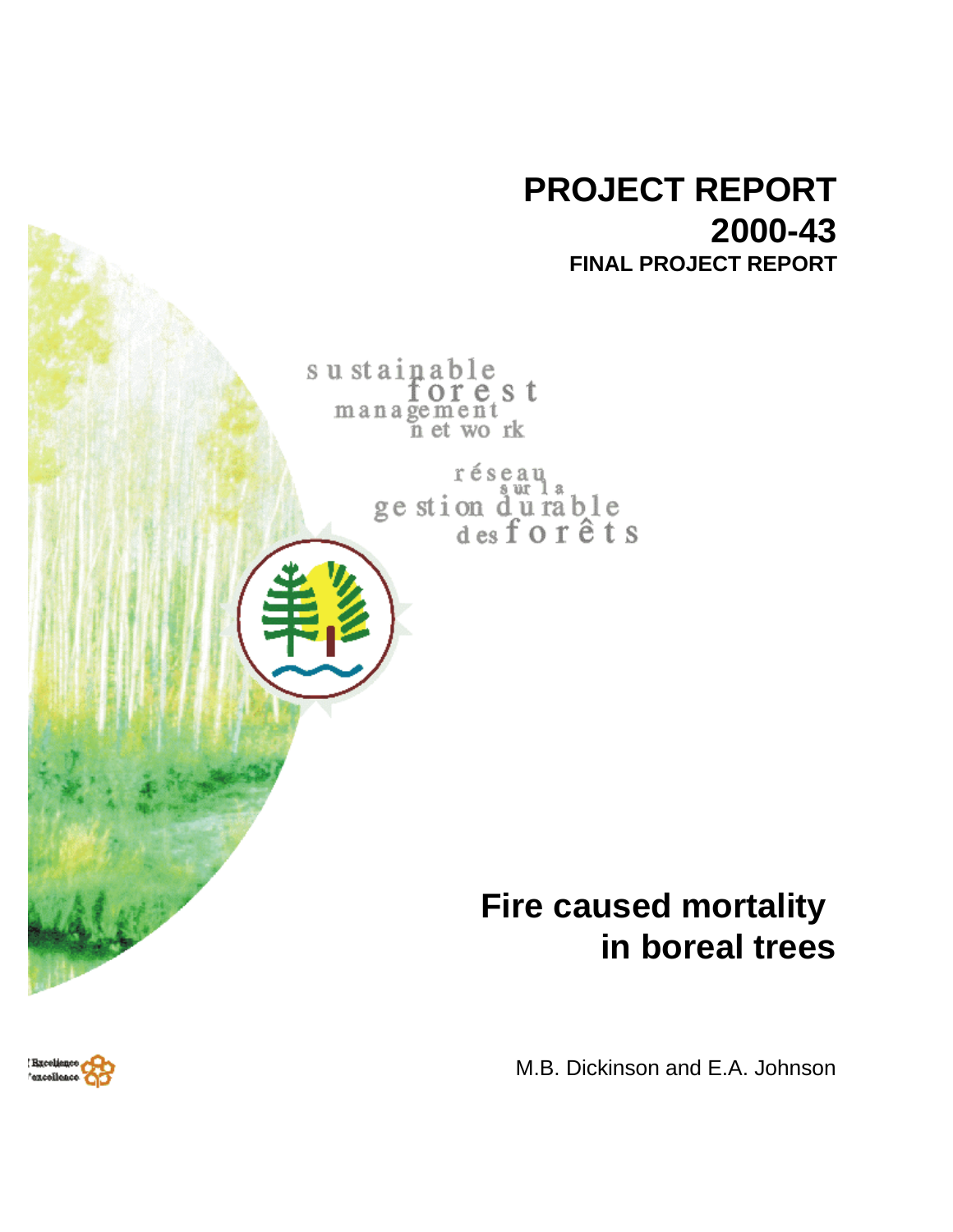For copies of this or other SFM publications contact:

Sustainable Forest Management Network G208 Biological Sciences Building University of Alberta Edmonton, Alberta, T6G 2E9 Ph: (780) 492 6659 Fax: (780) 492 8160 http://www.ualberta.ca/sfm

ISBN 1-55261-105-1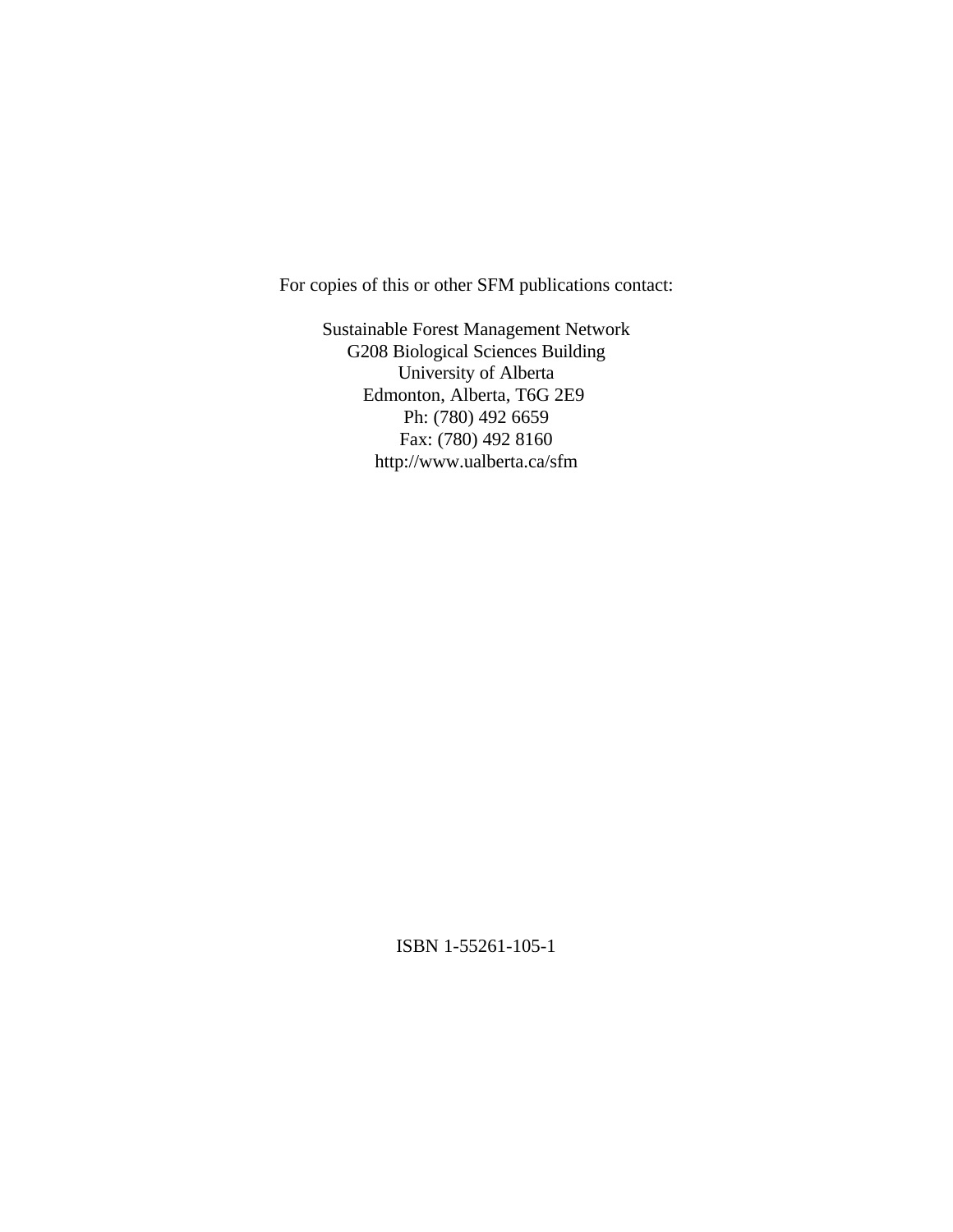# **Fire-Caused Mortality in Boreal Trees**

by

# **M. B. Dickinson and E. A. Johnson**

Department of Biological Sciences and Kananaskis Field Stations University of Calgary, Calgary, Alberta, T2N 1N4, Canada

December 2000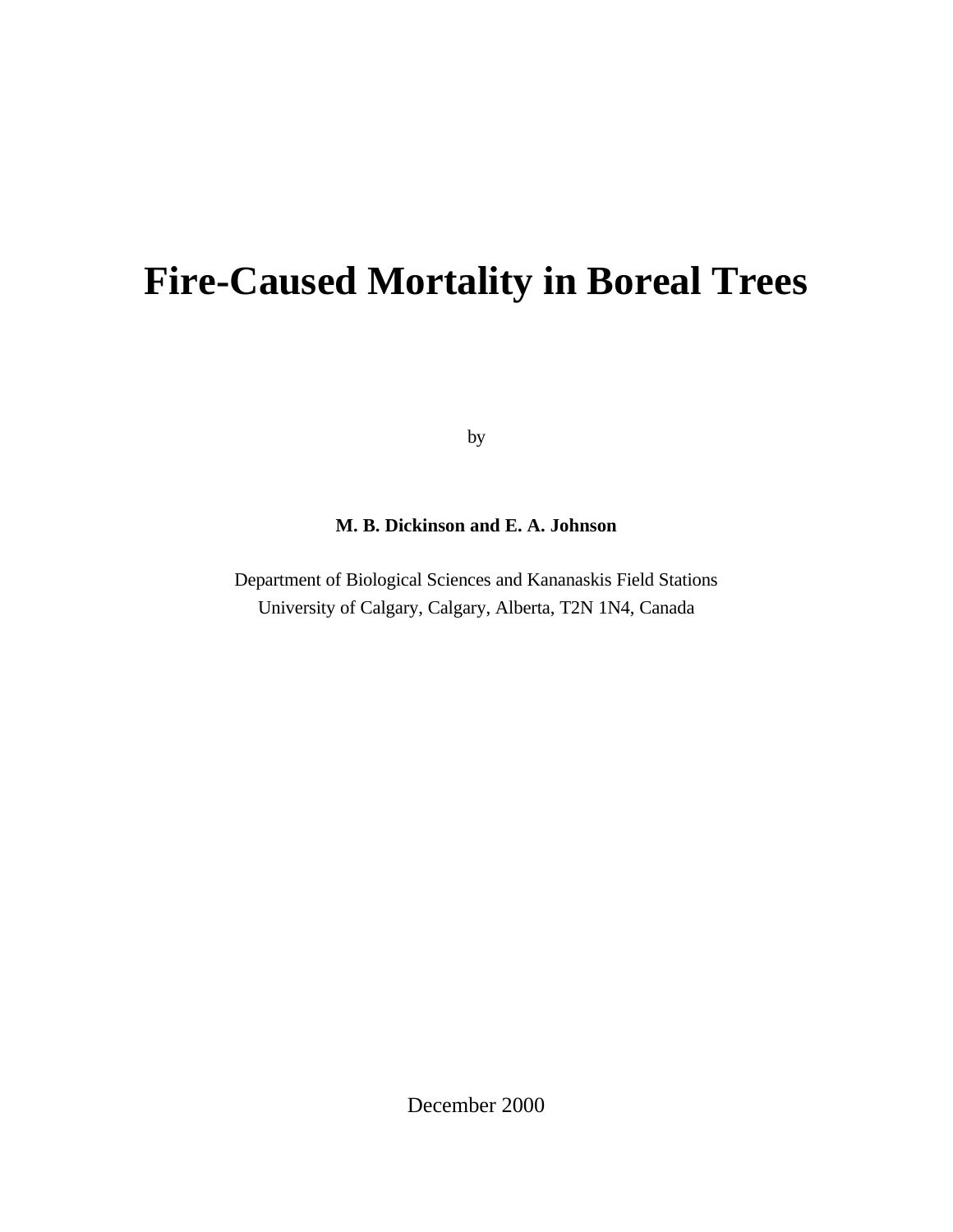### **EXECUTIVE SUMMARY**

We use a **surface-fire extinction model** to ask whether differences among surface fuels in aspen and conifer stands in the Saskatchewan mixedwood boreal forest are sufficiently large to affect patterns of burning across the landscape (i.e., where fires spread and where they go extinct). The key variables in the extinction model are fuel-bed surface area (a measure of the loading of fine fuels) and fuel moisture (determiined by weather and live-to-dead fuel ratios). A larger fuel-bed surface area means that fires should propagate at higher fuel moisture levels. Surface fuels were sampled in 56 stands spanning the range in upland fuel variability. Dead-fuel moisture was estimated from weather data and fuel-drying models for periods during large-areaburned years when large fires made runs. We assume that it is during these periods when the vast majority of forest area burns that fuel differences have the potential to cause large effects on landscape-level patterns of burning. All stands >30 years-since-last fire were predicted to carry a surface fire during large-area burned years when actual fires made runs. Aspen stands had lower fuel-bed surface areas than conifer stands but fuel moisture levels were low enough that the differences did not matter. In contrast, fires were not predicted to spread in many recently burned stands under any weather conditions. Our results imply that increasing aspen dominance on the mixedwood boreal landscape may not be effective as a strategy to encourage fire extinction and, thereby, reduce area burned and tree mortality in fires (Fechner and Barrows 1976, DeByle et al 1987).

When surface fires spread past trees, tree components (i.e., roots, boles, and crowns) are heated, causing cell mortality, tissue necrosis, and tree death. We used a **heat-transfer model** and a **biophysical cell-survivorship model** to derive quantitative predictions of cell survivorship in the boles of trees in fires of a range of residence times and for trees with a range of bark thicknesses. The cell-survivorship model was parameterized with live-bark cell survivorship data from aspen and spruce. We assume that survivorship of live bark cells closely approximates survivorship of adjacent vascular cambium cells. We found that live-bark cell survivorship in surface fires can be described by a relatively simple relationship between bark thickness and fire residence time. We expect two thresholds relative to bark thickness: complete vascular-cambium cell mortality would be expected in all fires for trees with bark thickness <6 mm while trees with bark thickness >20 mm are expected to be immune to vascular-cambium necrosis during surface fires. Our mechanistic approach could provide managers with a tool for predicting vascularcambium necrosis and tree death from bark thickness and fire residence time, variables that are readily estimated in the field or from models.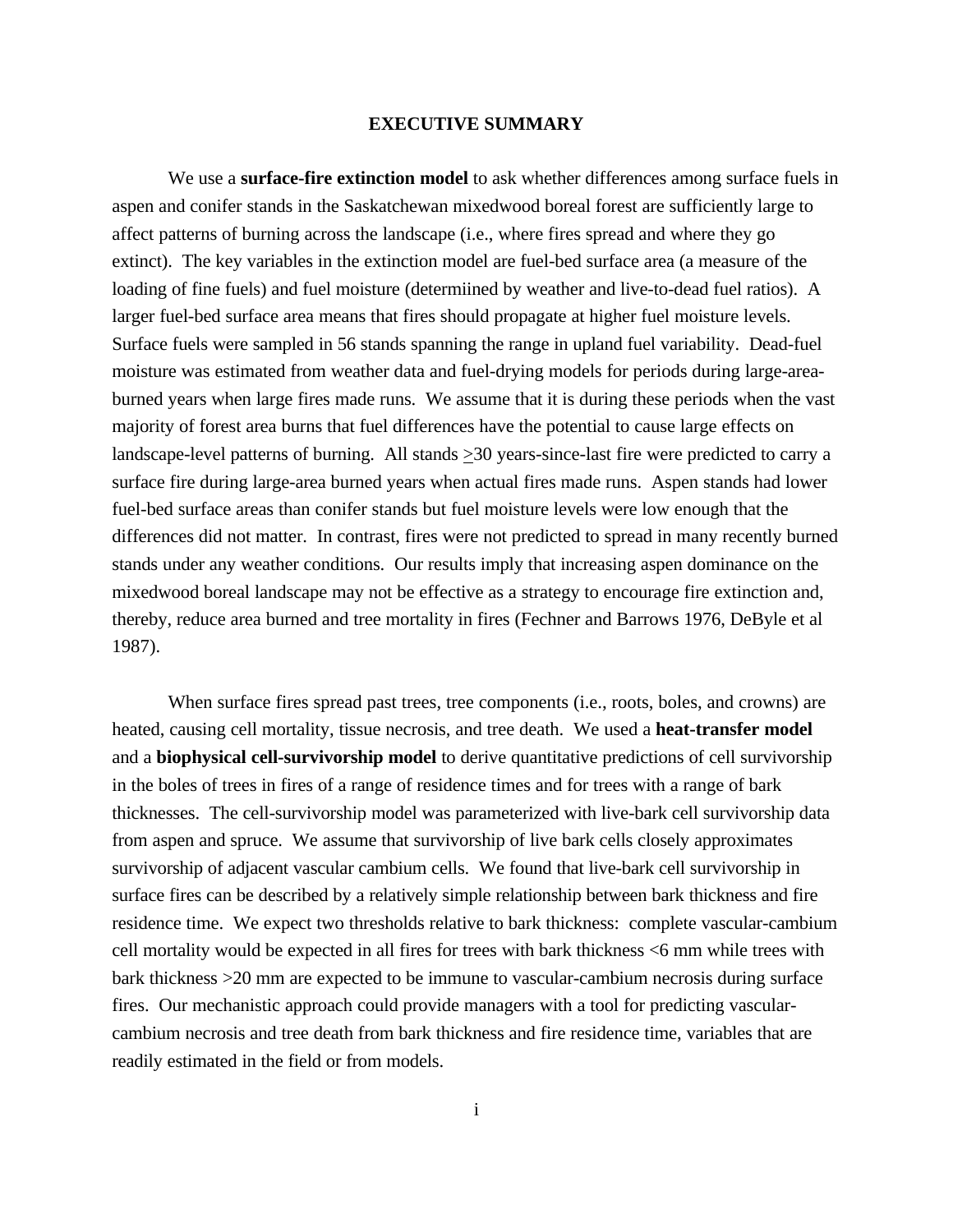# **ACKNOWLEDGEMENT**

Financial and logistical support for this project was provided by Weyerhaeuser Canada, Prince Albert National Park, the Natural Science and Engineering Research Council of Canada (through the Sustainable Forest Management Network), and the Kananaskis Field Stations and Department of Biological Sciences of the University of Calgary.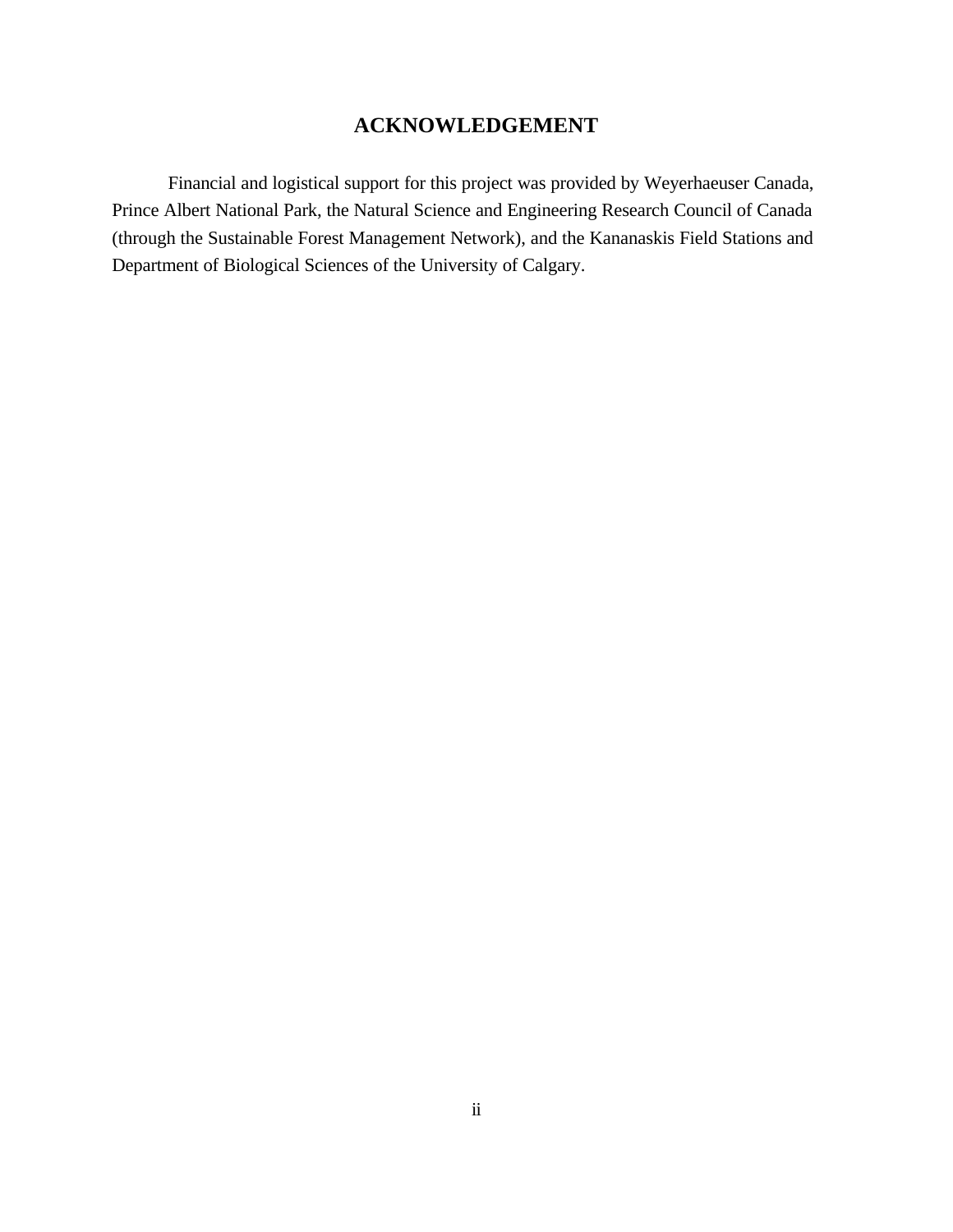## **INTRODUCTION**

A key goal of the Sustainable Forest Management Network is to develop a better understanding of how to mimic natural disturbances (e.g., fire) in forest management practices. We currently know a lot about the spatial mosaic of stand ages (e.g., Bergeron 1991, Larsen 1997, Weir et al. 2000) and the temporal patterns in fire frequency and area burned (e.g., Stocks and Street 1983, Flannigan and Wotton 1991, Stocks 1991, Bergeron and Archambault 1993, Nash and Johnson 1996, Reed et al. 1998) in Canadian boreal forests. However, little is known about surface-fire extinction and tree mortality in fires despite their importance in determining the landscape mosaic of stand ages. We use mechanistic models to guide our study of surface-fire extinction and tree mortality.

Forest managers need to know how fuel differences among stands affects extinction of surface fires. Aspen fuels are widely thought to cause surface-fire extinction more readily than conifer fuels (e.g., Fechner and Barrows 1976, DeByle et al. 1987). We use a physically-based **surface-fire extinction model** (Wilson 1985) to address two questions. First, do aspen stands have surface-fuel characteristics that would cause surface-fire extinction at lower moisture levels than in conifer stands? Second, do these surface-fuel differences matter when considered in the context of weather during periods in which the vast majority of area burned in the past?

An adequate tree death model is needed to understand the effects of natural and prescribed fires (Dickinson and Johnson 2001). Incomplete tree mortality that results from surface fires of low to moderate intensity is of primary interest in our study while complete mortality is typical in high-intensity fires. Death of a tree in a surface fire depends on heat transfer into the bole from the flames and vascular-cambium response to elevated temperatures. We use a **heat-transfer model** to simulate temperature regimes at the vascular cambium and a **biophysical cellsurvivorship model** to predict cell survivorship. The cell-survivorship model is tested with data from aspen and spruce. Our results point the way towards a mechanistic model of vascularcambium necrosis and tree death during surface fires.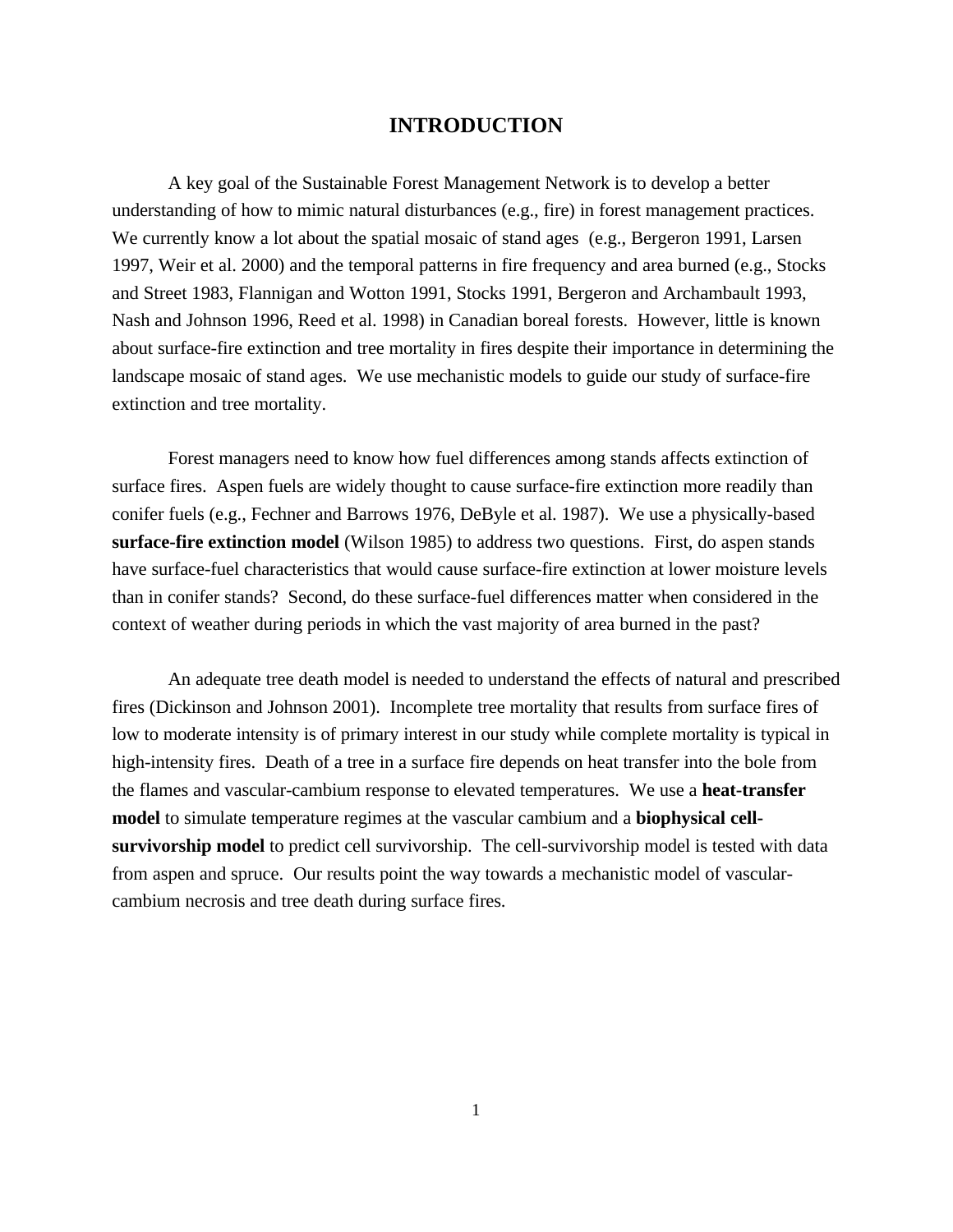### **MODELS AND METHODS**

### **Surface-Fire Extinction**

The surface-fire extinction model is based on a heat budget defined by the ratio of a heat source and a heat sink (Wilson 1985):

$$
n_x = \frac{heat\ source}{heat\ sink} \tag{1}
$$

where  $n<sub>x</sub>$  is an extinction index (dimensionless), the heat source (kJ kg<sup>-1</sup>) indicates both the amount of heat available to heat the unburned fuel and how quickly the fuel bed can be heated to ignition, and the heat sink  $(kJ kg<sup>-1</sup>)$  is the energy required to dry a unit mass of fuel and carry the fuel through the pyrolysis process. Different ranges of the extinction index correspond approximately to three states of fire spread by flaming combustion: steady-state spread, in which the rate of spread does not vary appreciably through time  $(n_x \geq 8)$ ; marginal spread, in which the fire front breaks up and combustion becomes erratic ( $6 \le n_{x} < 8$ ); and extinction, in which fires do not spread  $(n_x < 6)$ .

The variables determining the heat source are as follows:

$$
heat\ source\ \sim\ h_{\nu}S\tag{2}
$$

where  $h<sub>v</sub>$  is the heat of combustion of the volatiles during flaming combustion (kJ kg<sup>-1</sup>) and *S* is the fuel-bed surface area (dimensionless). The heat of combustion ( $h<sub>v</sub> \sim 12700 \text{ kJ kg}^{-1}$ ) is held constant because it has been found to vary minimally among natural cellulosic fuels. The fuel-bed surface area *S* quantifies the total amount of surface area in the fuel bed:

$$
S = \frac{6w}{\tilde{n}_p} \tag{3}
$$

where  $\acute{o}$  is the average fuel particle surface-area-to-volume ratio (m<sup>-1</sup>), *w* is the fuel loading (kg m<sup>-</sup> <sup>2</sup>), and  $\tilde{n}_p$  is the fuel particle mass density (kg m<sup>-3</sup>). Mass density of the fuel particles is held constant at  $400 \text{ kg m}^3$  because we assume that it, like the heat of combustion, varies minimally among natural cellulosic fuels. Fuel-bed surface area is a key variable in our study of surface-fire extinction because we hold the other variables in the heat source constant. The rationale for the fuel-bed surface area is that heat-transfer rates from the flames to the fuel are highest when the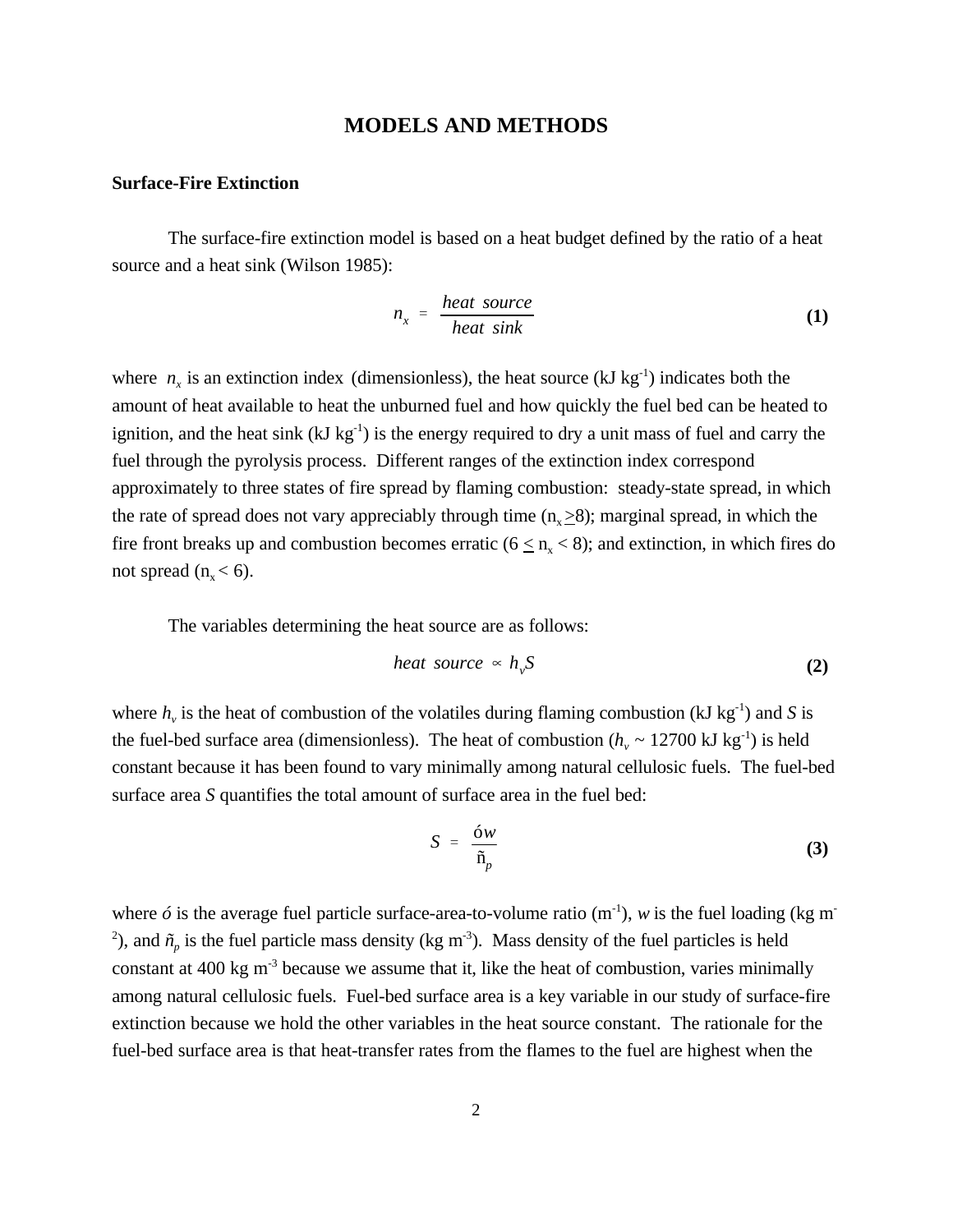fuel bed is composed of high loadings of fine fuels. For instance, radiation heat-transfer from the flames to the fuel is highest in fuel beds with high optical densities (i.e., where most radiation is absorbed near the surface of the fuel bed).

The heat sink is determined by the following variables:

$$
heat\,\,sin k \,\,\propto\,\,Q_p\,\,+\,\,Q_w M\tag{4}
$$

where  $Q_p$  is the total heat required to completely pyrolyze the fuel (kJ kg<sup>-1</sup>),  $Q_w$  is the heat required to vaporize the water in the fuel (kJ kg<sup>-1</sup>), and *M* is the proportional moisture content of the fuel (dimensionless). Fuel moisture is determined by both live and dead fuel. The heat of pyrolysis ( $Q_p \sim 640 \text{ kJ kg}^{-1}$ ) is held constant because it has been found to vary minimally among natural cellulosic fuels.

Fuel-bed surface area of the herb and litter layers was estimated using methods in Brown et al. (1982) in 56 upland stands in Prince Albert National Park, Saskatchewan, and the surrounding Weyerhaeuser Forest Management Area. We sampled across the entire upland moisture and nutrient gradient to ensure that the stands spanned the range of variability in treespecies composition (see Bridge and Johnson 2000). We also sampled across the time-since-fire gradient, from 2 to 226 years (Weir et al. 2000). Stands were divided into those  $\leq$ 12 years sincelast-fire and those >30 years-since-last fire. No stands were available between 12 and 30 years since-last-fire. The older stands were classified by the relative importance of tree species that formed their canopies.

We sampled fuels during May and June because this is the historical fire season in the mixedwood boreal forest (Johnson et al. 1999). No significant changes in live-to-dead fuel ratios were detected during the May to June sample period. Live-fuel moisture was set to values appropriate for conifer, herbaceous, and deciduous foliage and wood (e.g., Bradshaw et al. 1983).

The moisture of fine, dead fuels varies over short time scales (e.g., hours and days) while fuel characteristics such as chemical properties, fuel loading, and average fuel particle surfacearea-to-volume ratios vary over longer time scales (e.g., years to decades). Clearly, not all of the substantial variation in fuel moisture is relevant to understanding the effects of fuel variability on surface-fire extinction because, at minimum, fires have to be burning somewhere on the landscape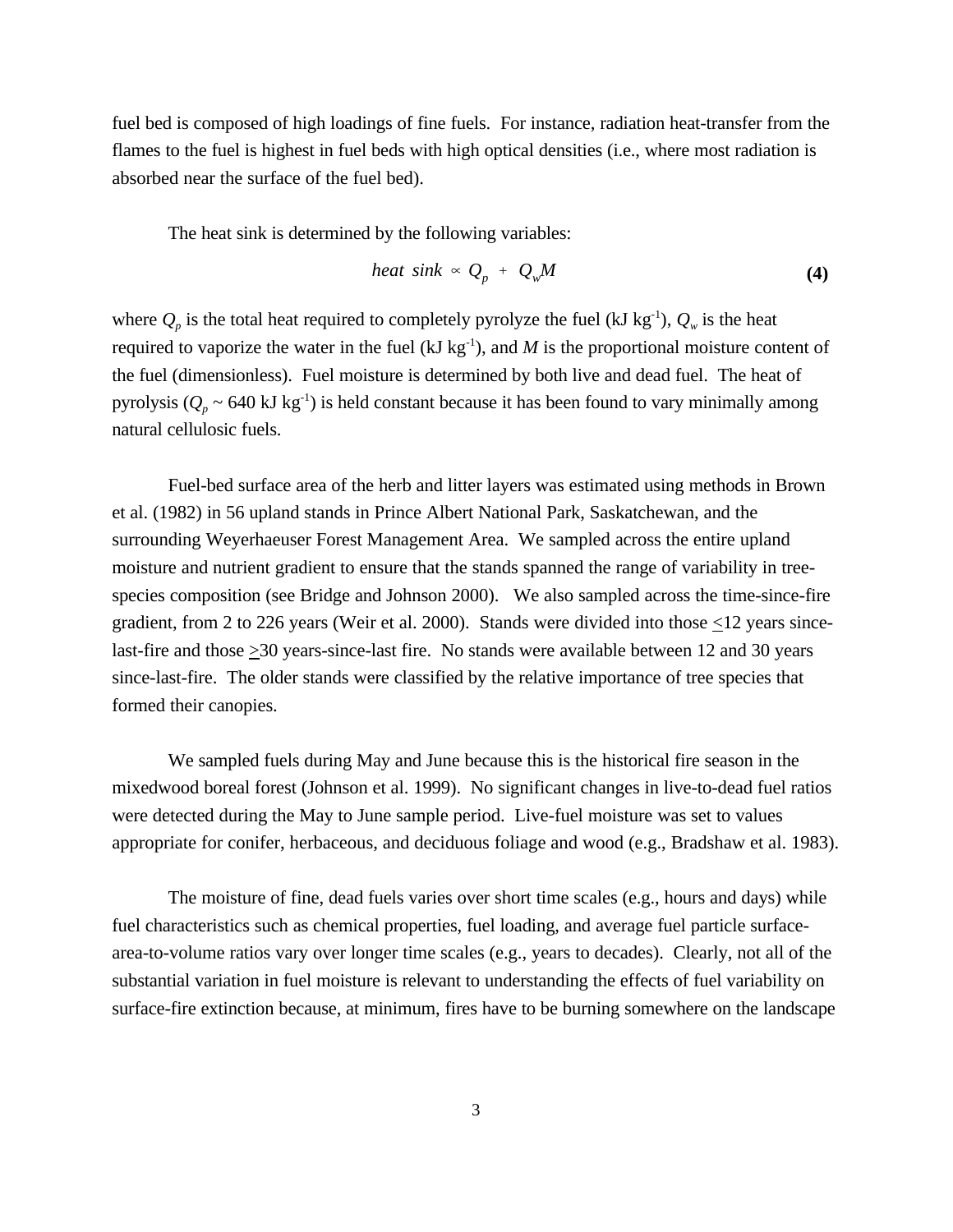

Figure 1. Area burned during the spring fire season in the mixedwood boreal region of Saskatchewan from 1981 to 1998 (data from Saskatchewan Environmental Resource Management).

for fuel variability to have any effects. Further, we assume that, if aspen stands have surface-fuel characteristics that increase the likelihood of surface-fire extinction relative to conifer stands, those differences will have the greatest potential for affecting where fires spread and where they go extinct during periods when the majority of forest area burns. In contrast, there

would appear to be little scope for large effects on patterns of burning during periods when area burned is small. A handful of large fires that occur during occasional years (large-area-burned years, Figure 1) account for the vast majority of area burned (Strauss et al. 1989, Johnson et al. 1998). We use only weather during these periods in our analyses of the effects of fuel differences on surface-fire extinction. Dead-fuel moisture was estimated from fuel-drying models following methods of Bradshaw et al. (1983) and Van Wagner (1987). In the fuel-drying models, we used standard observations from the Environment Canada or Saskatchewan Environment and Resource Management (SERM) weather station nearest each of a sample of large fires ( $N = 18$ ). Each fire burned between 25,000 and 301,000 ha south of latitude 57 in Saskatchewan during large-areaburned years (1981, 1993, 1995, and 1998). Weather from the one to two periods during which these fires made runs were used in the models. Fire behavior information was from SERM records.

### **Tree Death**

Vascular-cambium necrosis occurs when the bark surface is bathed in flame during a surface fire and heat transfer into the bole causes a rise in vascular cambium temperatures. After the flames have passed the tree, vascular cambium temperatures fall gradually as the bole cools (e.g., Fahnestock and Hare 1964, Gill and Ashton 1968, Vines 1968). The bole heating process is unsteady, that is, temperature gradients through the bole are not constant through time. The simplest model of the unsteady-state heating of tree boles is (e.g., Holman 1986):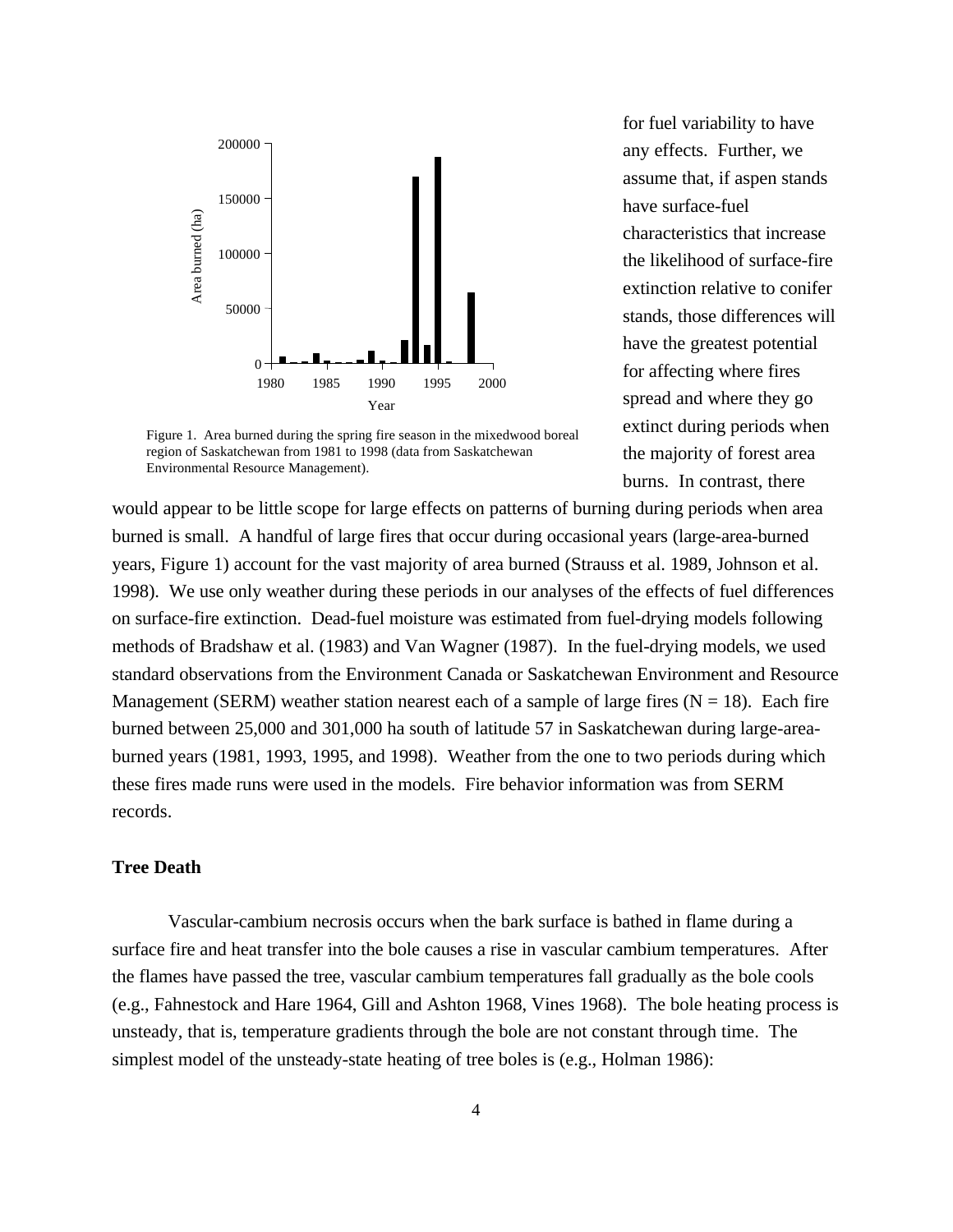$$
\frac{\partial T}{\partial t} = \hat{\mathbf{a}} \frac{\partial^2 T}{\partial x^2} \tag{5}
$$

where *T* is temperature ( $\degree$ C) at a given depth *x* (m) within the bark, *t* is time (s), and *á* is thermal diffusivity ( $m^2$  s<sup>-1</sup>). The model shows that the change in temperature through time within the bark  $\partial T/\partial t$  is proportional to the gradient in temperature through the bark  $\partial^2 T/\partial x^2$ . Thermal diffusivity quantifies the ease with which a given temperature gradient produces a rise in temperature within the bark and is determined by the following variables:

$$
\acute{a} = \frac{k}{\|c\|}\tag{6}
$$

where *k* is thermal conductivity (W m<sup>-1</sup> °C<sup>-1</sup>),  $\tilde{n}$  is mass density (kg m<sup>-3</sup>), and *c* is heat capacity (J  $kg^{-1}$  °C<sup>-1</sup>). Heating in Equation 5 is one-dimensional in the sense that heat is transferred perpendicularly to the bark surface. As such, heat-transfer through the center of the bole and the effects of bole curvature are assumed to be minimal. One can see that, according to the relatively simple heat-transfer model (Equation 5), temperatures within the bole are determined by the bark surface temperature regime, thermal diffusivity, and bark thickness. It is known from a variety of studies that temperature regimes below the bark are primarily determined by variation in fire residence time and bark thickness while variation among trees in thermal diffusivity is of limited importance because it varies minimally among trees (e.g., Martin 1963, Reifsnyder et al. 1967).

Heat transfer into the bole has been linked with tree death by assuming that vascularcambium necrosis occurs around the bole if a threshold temperature  $(\sim 60 \degree C)$  is reached at the vascular cambium (e.g., Peterson and Ryan 1986, Brown and DeByle 1987). A relatively simple solution to Equation 5 can be used to predict whether the threshold temperature is reached during the residence time of the flames. Equation 5 can be solved by the Laplace transform technique given several boundary conditions, an important one being that the bark surface temperature rises rapidly to its maximum and remains there (e.g., Holman, 1986):

$$
\frac{\dot{e}}{\dot{e}_0} = erf \left( \frac{x}{2\sqrt{\dot{a}} \ t} \right) \tag{7}
$$

where  $\hat{e}/\hat{e}_0$  is the excess temperature ratio (dimensionless), *erf* is the Gauss error function whose argument can be found in mathematical tables for a given value of the excess temperature ratio (e.g., Abramowitz and Stegun, 1964), and the other variables are defined above. The excess temperature ratio is defined as: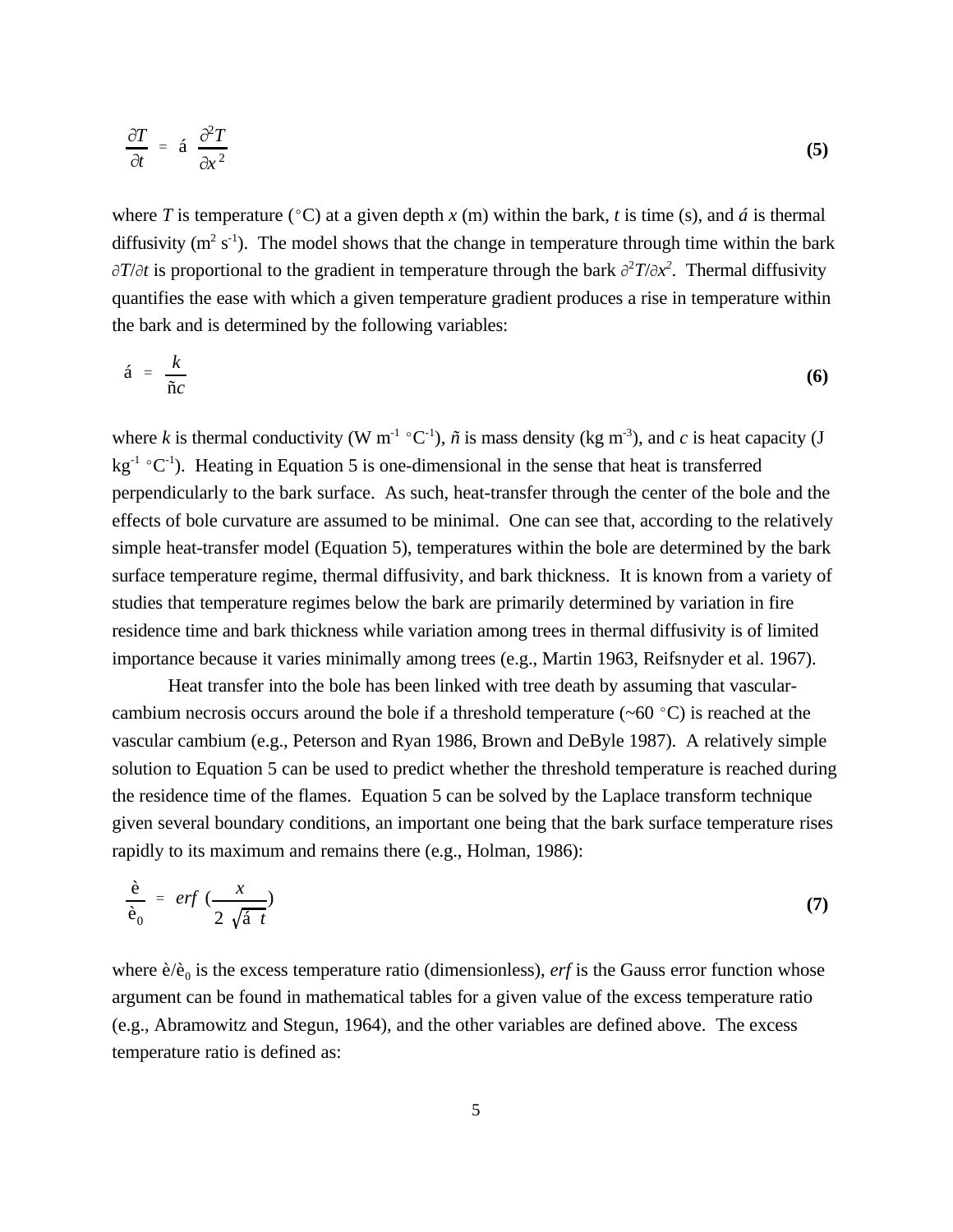$$
\frac{\dot{e}}{\dot{e}_0} = \frac{T - T_f}{T_0 - T_f} \tag{8}
$$

where *T* is the temperature (°C) at the depth *x* of the vascular cambium,  $T_f$  is the average flame temperature, and  $T_0$  is the initial temperature of the tree bole. The flame temperature  $T_f$  is usually set to around 500 °C (e.g., Peterson and Ryan 1986, Brown and DeByle 1987). The vascular cambium temperature *T* is set to the threshold for vascular-cambium necrosis and Equation 7 is solved for the fire residence time *t* required to reach that temperature.

Use of Equation 7 and 8 as a tissue necrosis model is problematic for several reasons. First, the model only predicts peak vascular cambium temperatures during the residence time of the flame and does not include the heat-transfer process after the flames have passed and the bark begins to cool. Thus, peak temperatures predicted from the model are often lower than actual peak temperatures, particularly in trees with thick bark (unpubl. data). Second, we expect that using a threshold temperature to predict tissue necrosis is too simplistic given that cell mortality occurs continuously and at increasingly high rates as temperatures rise above the level at which cell mortality rates are appreciable  $(-40 °C, e.g., Lorenz 1939, Levit 1980, Martin et al. 1969).$ Only if vascular cambium temperature regimes were the same among trees in fires could a single threshold temperature be strictly valid as an index of tissue necrosis.

We propose an alternative tree-death model that is consistent with what we know about fire behavior, heat transfer, and cell mortality at elevated temperatures. The model involves using (1) a heat-transfer model to predict the rise and fall of temperatures at the vascular cambium in response to bark surface heating by the flames and (2) a cell-survivorship model to predict cell mortality resulting from the elevated temperatures. We use a numerical approach for predicting vascular cambium temperatures that involves a forward-difference solution to Equation 5 (Hanks and Ashcroft 1980, Holman 1986, Rego and Rigolot 1990):

$$
T_i^{j+1} = T_i^j + \frac{1}{\acute{a}} \frac{\acute{A}t}{\ddot{A}x^2} (T_{i-1}^j - 2T_i^j + T_{i+1}^j)
$$
 (9)

where *T* is temperature ( $\degree$ C), *i* subscripts refer to depth increments of  $\ddot{A}x$  millimeters, and *j* superscripts refer to time increments of Ät seconds. Bark surface temperatures were constrained below 100  $\degree$ C for the duration of heating under the assumption that the temperatures of materials do not rise above the boiling point while liquid water is present (e.g., Albini and Reinhardt 1995).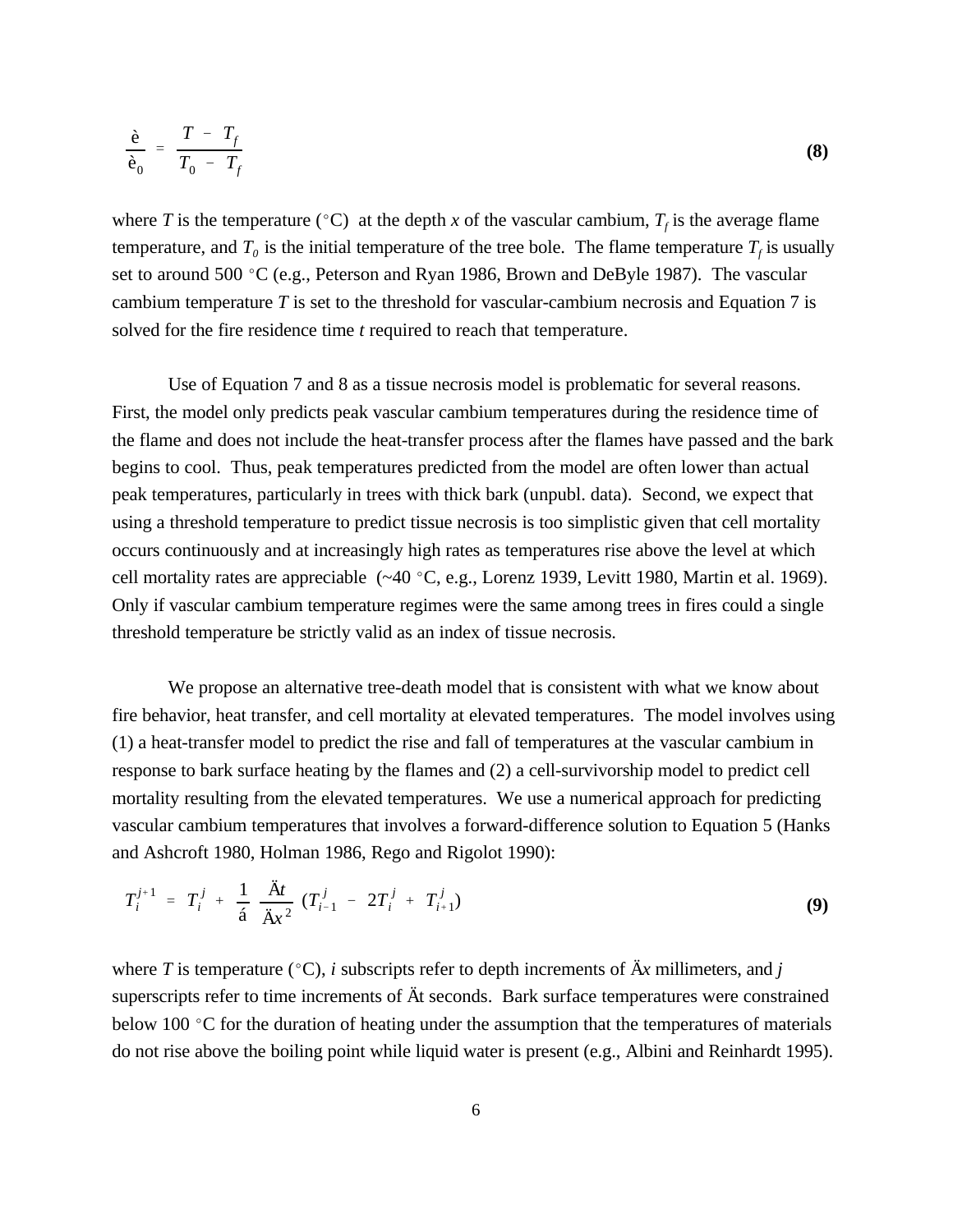

Figure 2. Three-population cell-survivorship model (e.g., Gutfreund 1995). Cells unaffected by heat  $S_U$  (population 1) are converted to cells susceptible to death  $S_s$  (population 2) at a given rate  $k_{12}$ . Susceptible cells, in turn, are killed at a rate  $k_{23}$ . The surviving fraction of cells at any given time  $S(t)$  is the sum of the fractions of cells in the unaffected and susceptible populations.

This simplification has been found to give good results, indicating that the bulk of tree bark is not desiccated during fires (unpubl. data, Rego and Rigolot 1990). We treated cooling of the bark surface after passage of the flames as a Newtonian cooling process using parameters appropriate for surface fires in a cooling equation (see Weber et al 1995). We used Equation 9

to simulate the rise and fall of vascular cambium temperatures for fires of a range of fire residence times and trees of a range of bark thicknesses.

It is hypothesized that cell mortality at elevated temperatures occurs primarily because of the accumulation of "lesions", particularly protein denaturations (e.g., Rosenberg et al. 1971). As lesions accumulate, the probability of cell mortality increases (e.g., Jung 1986). We approximate this process with a three population cell-survivorship model adapted from the protein denaturation literature (see Figure 2). Unaffected cells become susceptible to being killed (i.e., they have accumulated enough lesions) at a temperature-dependent rate:

$$
\frac{dS_U}{dt} = -k_{12}S_U(t) \tag{10}
$$

where  $S_U$  is the fraction of live cells that are unaffected by heating and  $k_{12}$  is the temperaturedependent transition rate between the unaffected (first) and susceptible (second) populations. The fraction of unaffected cells is 1 at the initiation of heating while the fraction of susceptible cells is initially 0. The change in the fraction of susceptible cells is dependent on both the rate at which they are produced from unaffected cells and also by the rate at which they are killed:

$$
\frac{dS_S}{dt} = k_{12} S_U(t) - k_{23} S_S(t) \tag{11}
$$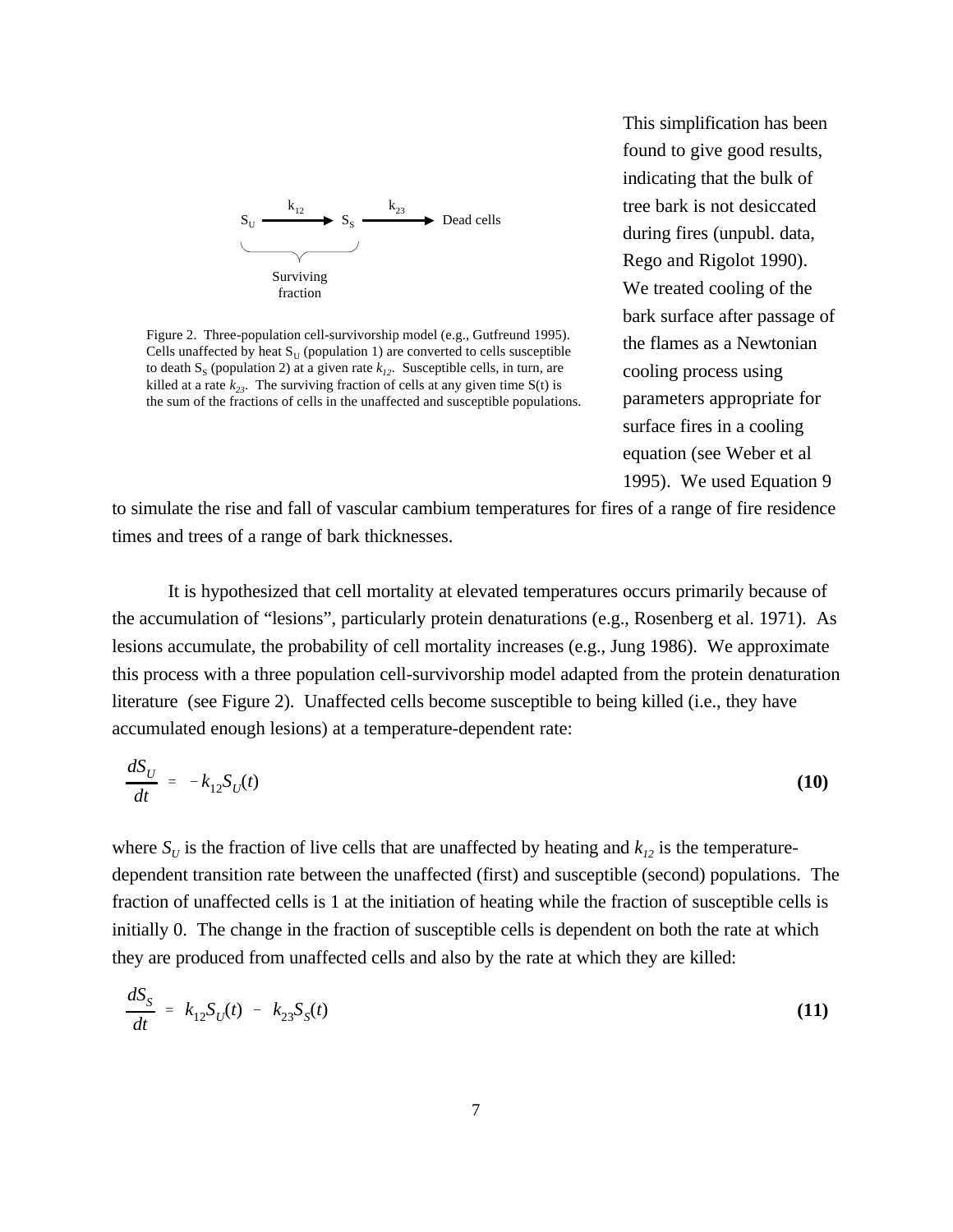where  $S<sub>S</sub>$  is the fraction of cells that are susceptible to being killed and  $k<sub>23</sub>$  is the temperaturedependent transition rate between the susceptible cells (second population) and dead cells (third population). Equations 10 and 11 are integrated and the surviving fraction at a given time *S(t)* is the sum of the unaffected and susceptible fractions at that time:

$$
S(t) = \frac{k_{23} \exp(-k_{12}t) - k_{12} \exp(-k_{23}t)}{k_{23} - k_{12}}
$$
\n(12)

We used Equation 12 and a nonlinear least-squares routine to estimate the rate parameters  $k_{12}$  and *k23* from data on cell survivorship in thin cross-sections of live aspen and spruce bark heated in a water bath at a series of constant temperatures between 40 to 71  $\degree$ C. We estimated the fraction of surviving cells  $S_t$  at a series of exposure times by staining tissues with a vital stain and counting live cells under a microscope. Cell counts in unheated controls served as the basis for estimating surviving fractions. Surviving fractions were estimated in live bark tissue adjacent to the vascular cambium because it was not possible to count the small vascular cambium cells themselves. We assume that the rate parameters  $k_{12}$  and  $k_{23}$  we estimated from live bark cells closely approximate those of vascular cambium.

The temperature dependence of the rate constants can be expressed in terms of a standard biophysical rate-theory equation (e.g., Johnson et al. 1974):

$$
k_{12} \text{ or } k_{23} = \frac{k_B T}{h} \exp(\frac{\text{AS}}{R}) \exp(\frac{-\text{AH}}{RT})
$$
\n(13)

where  $k_B$  is the Boltzman constant (erg  ${}^{\circ}K^{-1}$ ), *T* is temperature ( ${}^{\circ}K$ ), *h* is Planck's constant (erg sec),  $\ddot{A}S$  is the activation entropy (J mol<sup>-1</sup>), R is the universal gas constant (J mol<sup>-1</sup>  $\circ$ K<sup>-1</sup>), and  $\ddot{A}H$  is the activation enthalpy  $(J \text{ mol}^{-1})$ . Values of  $\ddot{A}S$  and  $\ddot{A}H$  in Equation 13 were estimated from data by a nonlinear least-squares routine.

We describe live bark cell survivorship in terms of flame residence time and bark thickness by linking a heat-transfer model and a biophysical cell-survivorship model. We used Equations 10 and 11 in a numerical routine to predict the reduction in cell survivorship for a range of simulated vascular cambium temperature regimes. The rate parameters  $k_{12}$  and  $k_{23}$  and their temperature dependence (Equation 13) were estimated as described above. We tested the modeling approach against data on cell survivorship in thin sections of live aspen and spruce bark heated over temperature regimes characteristic of those experienced by the vascular cambium during fires.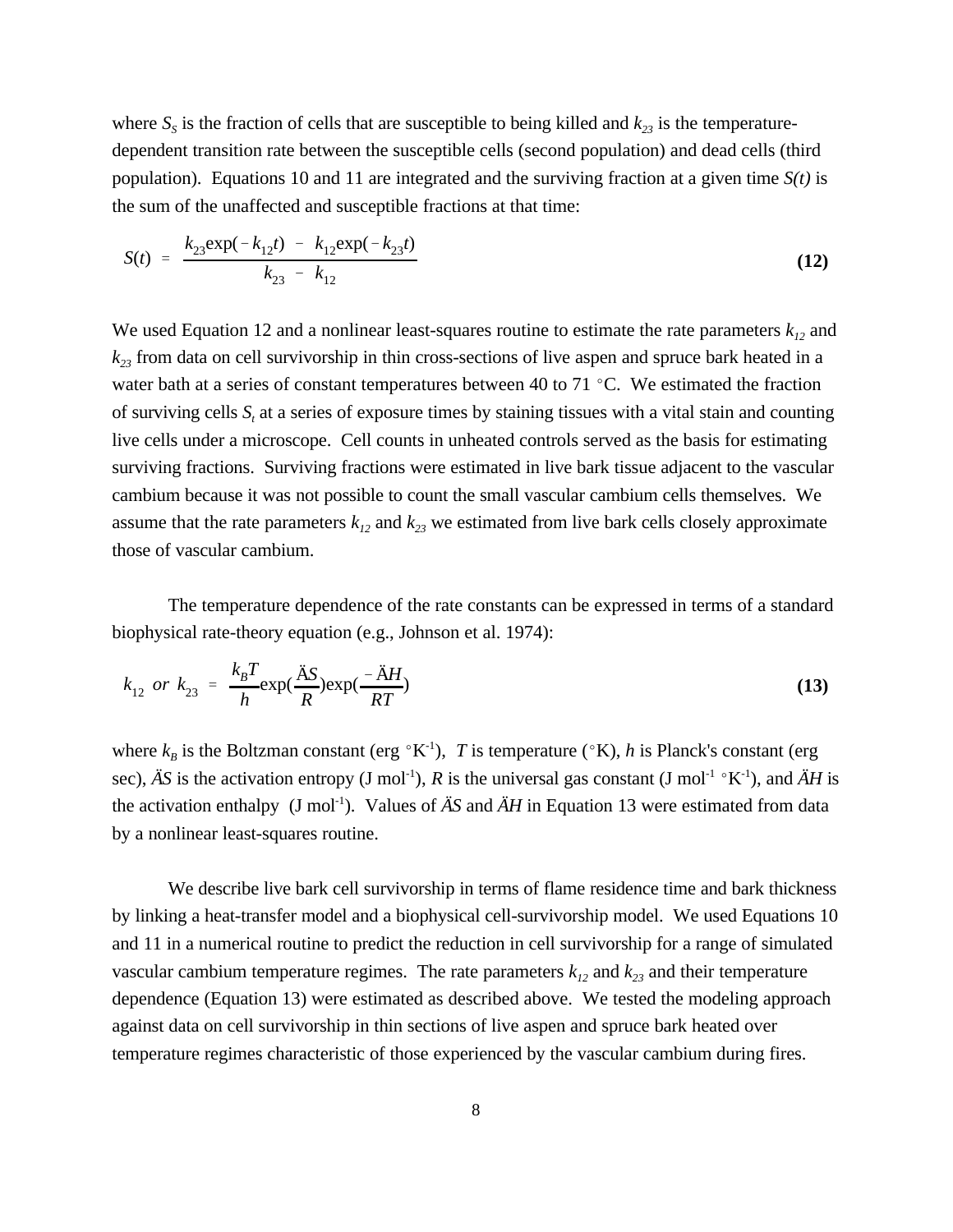# **SUMMARY OF DATA ANALYSIS AND MANAGEMENT APPLICATIONS**

#### **Surface Fire Extinction**

Surface fires were predicted to spread across all upland mixedwood boreal forest stands  $\geq$ 30 years-since-last fire during periods when the majority of area burned in the past (Figure 3). Spread was predicted to occur in all stands because values of the extinction index were above those found to allow steady-state spread (Wilson 1985). The extinction index is a heat budget described by the ratio of a heat source and a heat sink term (Equation 1). Fire spread was predicted for all stands despite the fact that aspen stands had lower values of the heat-source term than conifer stands. The differences between aspen and conifer stands were not large enough to cause differences in whether fires spread or went extinct because fuel moisture levels and, consequently, the heat sink term were low.

Our results imply that increasing aspen dominance on the mixedwood boreal forest landscape may not be effective as a strategy to encourage fire extinction and, thereby, reduce area burned and tree mortality in fires (Fechner and Barrows 1976, DeByle et al 1987). We base this conclusion on the assumption that aspen stands would only have the potential to cause large



Figure 3. We here present the extinction index  $n_x$  as the ratio of the heat source and the heat sink (Equation 1). Steady-state spread is predicted for  $n_x$  values >8 and extinction is predicted for values < 6 while marginal spread is predicted for intermediate values (Wilson 1985). Shown are heat source and sink values for surface fuels in upland stands in the Saskatchewan mixedwood boreal forest during large-area-burned years when fires >25000 ha made runs.

effects on area burned if those effects operated during periods when the vast majority of forest area burned (i.e., during largearea-burned years when surface-fuel moisture levels are low and large fires make runs). It is conceivable that, when fuel-moisture levels are moderate, aspen stands could cause surface-fire extinction at the same time that fires would spread through conifer stands. One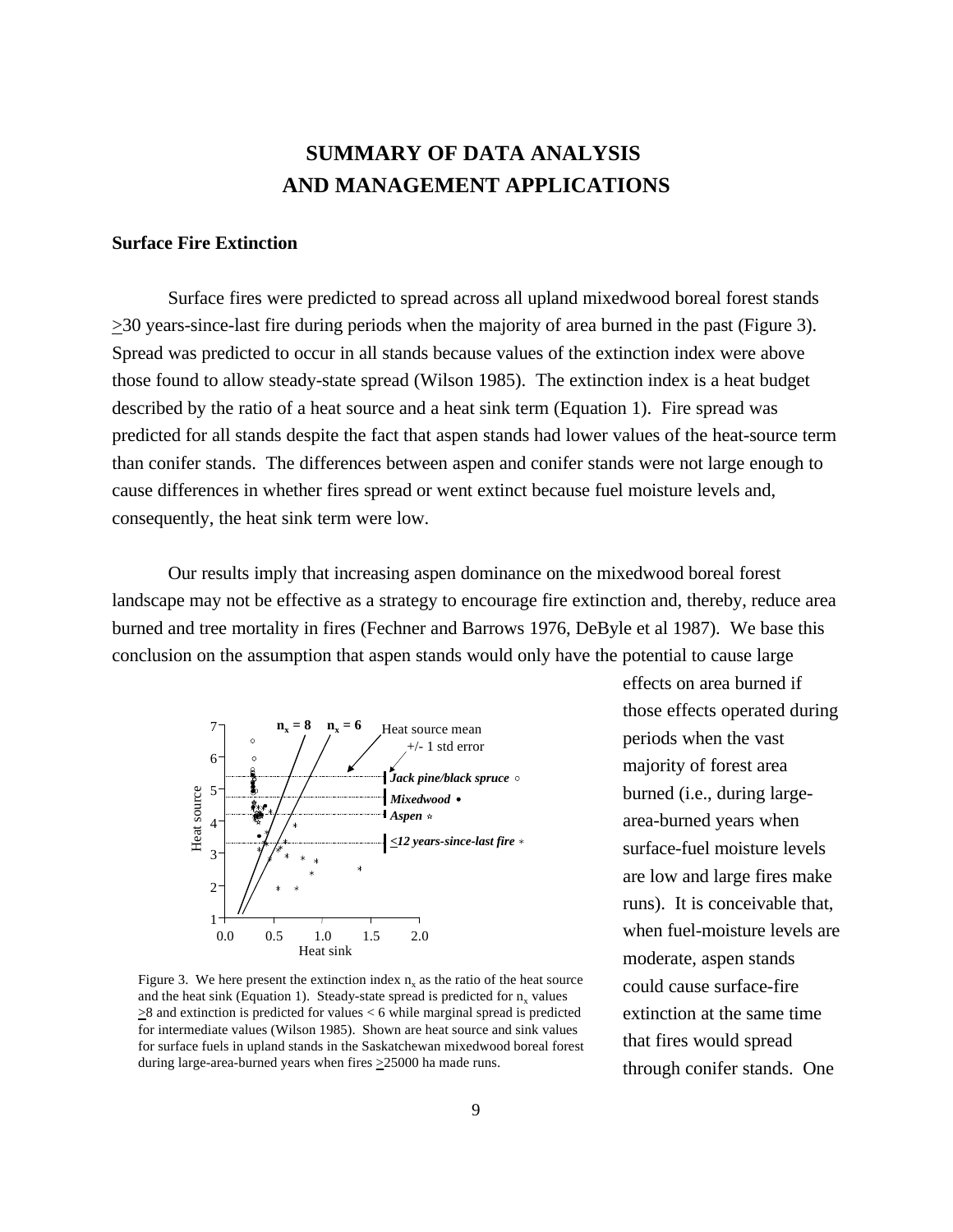can see this from Figure 3 where smaller increases in surface-fuel moisture (i.e., the heat sink) are required to move aspen stands into the marginal spread region than would be necessary for many conifer stands. However, differences among aspen and conifer stands in ability to carry a fire would only occur during periods when rates of spread and intensities were unlikely to be extreme because of relatively moist fuels. Consequently, it is unlikely that area burned would be large during these periods even if conifer fuels were the only fuels on the landscape.

Many recently-burned stands were not predicted to carry a surface fire because the extinction index was below the threshold for surface-fire spread (Figure 3). Surface fuels in recently-burned stands had relatively low values of the heat-source term and high values of the heat-sink term during large-area-burned years when large fires made runs. Low values of the heat-source term resulted primarily from low fuel loadings. High values of the heat-sink term resulted from high live-to-dead fuel ratios during the spring fire season and, thus, high fuelmoisture levels even while dead fuels were relatively dry. Recently-burned stands that were not predicted to carry a fire during periods when the majority of forest area burned would not be predicted to carry a fire during any weather conditions because dead-fuel moisture levels would not often be lower than they are during large-area-burned years when large fires made runs. We caution that the recently-burned stands in our sample had not experienced a short fire cycle as would be the case under frequent prescribed burning. Frequent prescribed burning would be expected to have large effects on the herb layer (e.g., increases in grass and herb biomass) that would render invalid any extrapolation of our results.

## **Tree Death**

Survivorship of live bark cells can be predicted for a range of bark thicknesses and for fires of a range of residence times by linking the heat-transfer and biophysical cell-survivorship models (Figure 4). We assume that live-bark cell survivorship closely approximates the survivorship of the adjacent vascular cambium cells (see above). We expect that vascularcambium cell mortality would be complete in trees with bark <6 mm thick over a range of fire residence times. In contrast, minimal vascular-cambium cell mortality would be expected in trees with bark  $>$ 20 mm thick during surface fires and crown scorch must then become the primary cause of their death (see Van Wagner 1973). Our mechanistic approach could provide managers with a tool for predicting vascular-cambium necrosis and tree death during surface fires from bark thickness and fire residence time, variables that are readily estimated in the field or from models.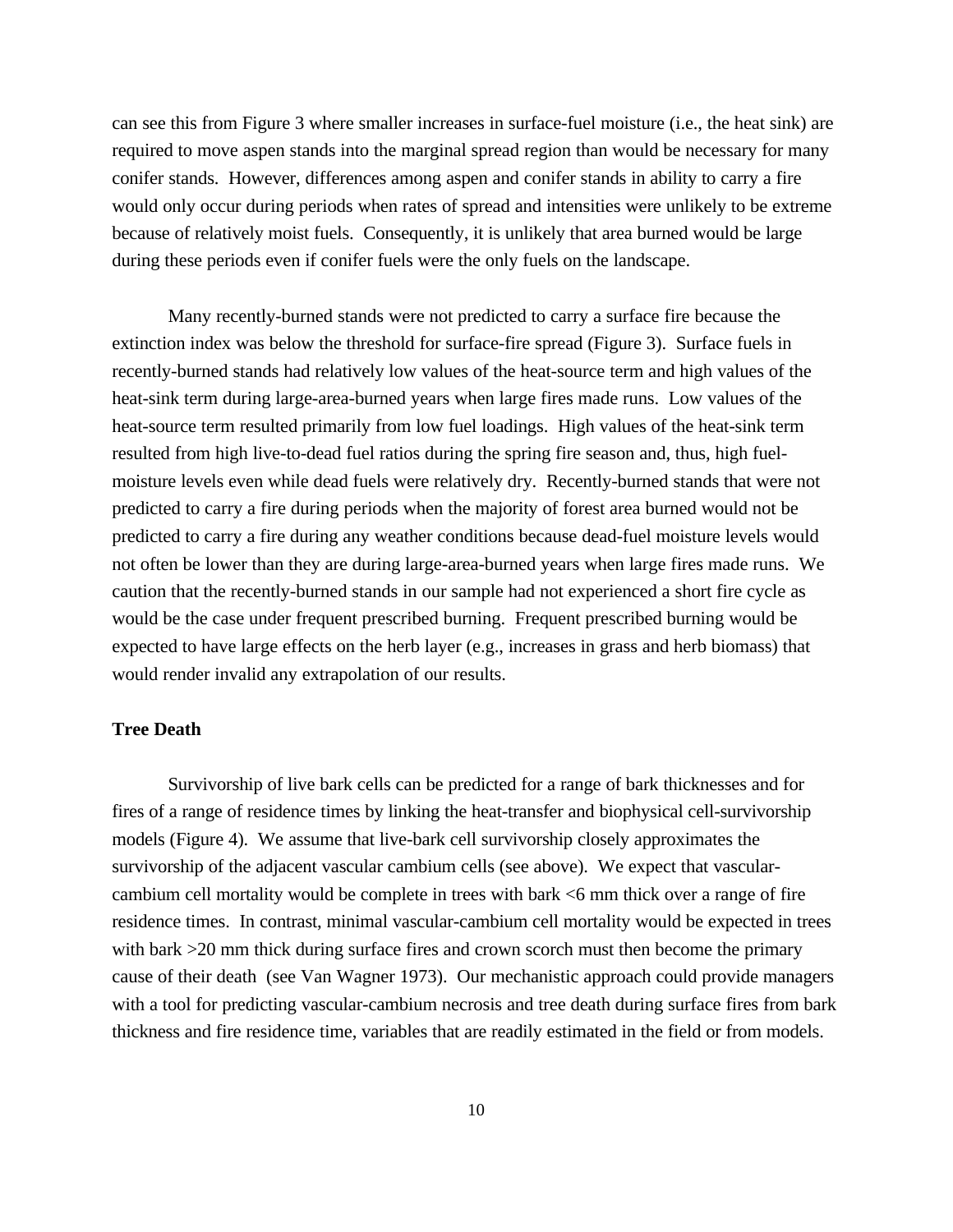

Figure 6. Relationship between temperature and the time required to  $\frac{1}{2}$  igure 0. Ketationship between temperature and the third requiredreduce live-bark cell survivorship by 63.2%.

We expect that cellsurvivorship predictions derived from the biophysical cell-survivorship model are reasonable because our livebark cell survivorship data are consistent with the model in three key respects. First, the data show an initial period of reduced cell mortality rates exhibited by an obvious shoulder in many of the lines (Figure 5). The lag in the onset of high cell-

mortality rates is consistent with our understanding of the cell-mortality process in which cells must accumulate protein denaturations (or some other type of lesion) before mortality rates become appreciable (e.g., Jung 1986). In the literature, a lag in cell mortality rates is generally observed but is typically ignored so that a simple, though unrealistic, negative exponential model can be used (e.g., Dewey et al. 1977).

Second, the biophysical cell-survivorship model captures the expected temperature-



survivorship predicted from the biophysical cell-survivorship model after exposure to time-varying temperature traces typical of those experienced by the vascular cambium in fires. Replicates for which observed and predicted survivorship were near zero are offset for clarity. Figure 7. Fit between observed survivorship of live-bark cells and

dependence of live-bark cell survivorship (Figure 6, see Equation 13). The time required to cause a given reduction in cell survivorship decreases continuously with temperature in both aspen and spruce bark. It is doubtful that a threshold temperature for vascularcambium necrosis has general utility because cell mortality occurs continuously at elevated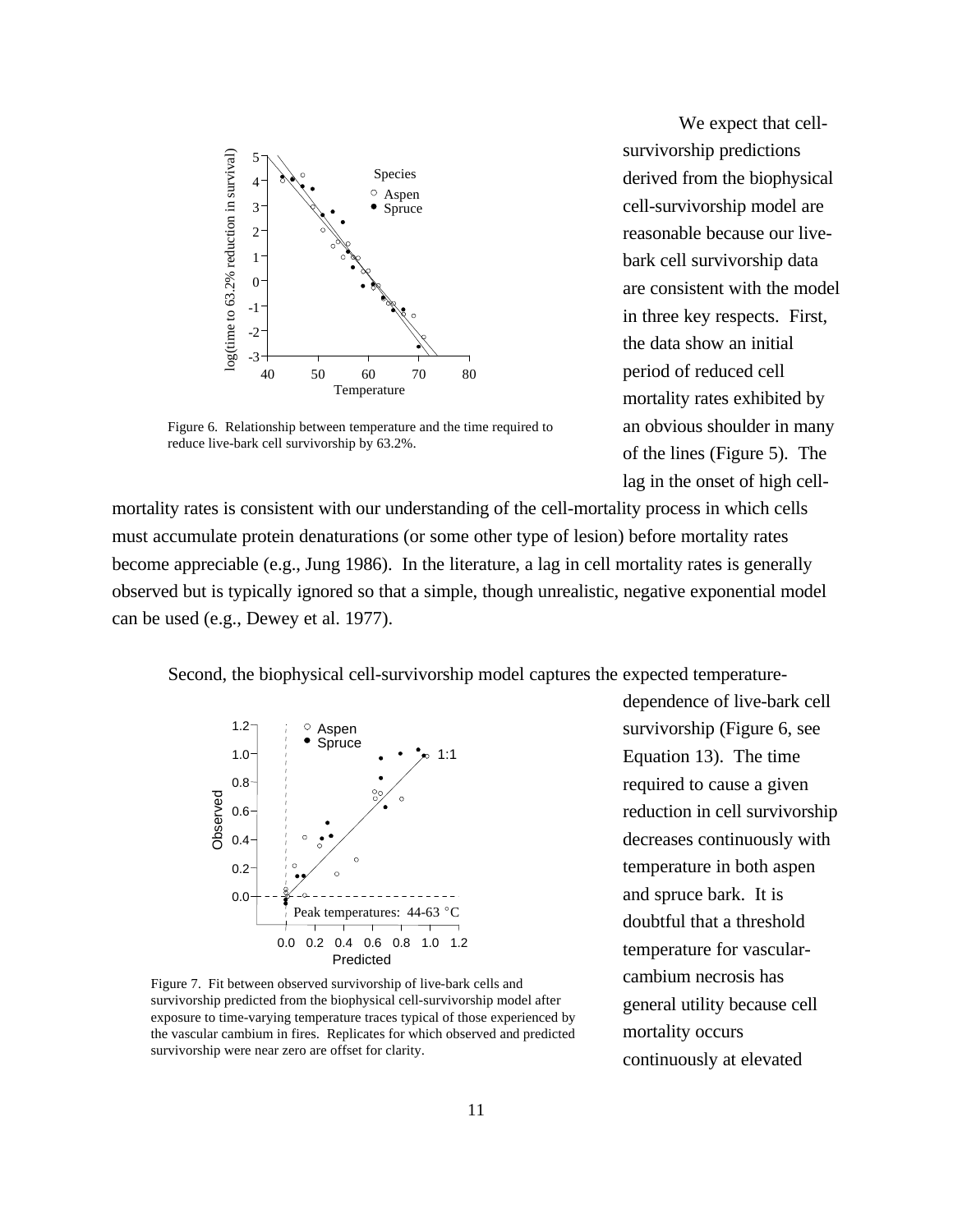temperatures. As is apparent in Figure 4, any number of vascular-cambium temperature regimes with different peak temperatures can result in the same reduction in cell survivorship. Only if vascular cambium temperature regimes were consistent among trees in fires would a single threshold temperature for vascular-cambium necrosis be valid.

Finally, the cell-survivorship model can be used to predict aspen and spruce live-bark cell survivorship after exposure to temperature regimes approximating those at the vascular cambium during fires (Figure 7). This new result is important because it opens the door to linking heattransfer models with cell-survivorship models as we have done in Figure 4.

# **CONCLUSIONS**

#### **Surface Fire Extinction**

All stands  $\geq$ 30 years-since-last fire were predicted to carry a surface fire during periods when the majority of forest area burned in the past. The vast majority of area burned occurs during large-area-burned years when large fires make runs. We assume that it is during these periods that fuel differences would have the greatest potential to affect landscape-level patterns of burning. Aspen stands had lower values of the heat-source term in the surface-fire extinction model than conifer stands but the differences were not large enough to matter because fuel moisture levels were low during periods when area burned was large. In contrast, many recentlyburned stands would not be expected to carry a surface fire during any weather because of low fuel loadings and high live-to-dead fuel ratios.

### **Tree death**

Survivorship of live bark cells can be predicted from fire residence time and bark thickness by linking a heat-transfer model with a biophysical cell-survivorship model. We assume that live bark cell survivorship closely approximates survivorship of the adjacent vascular cambium cells. The biophysical cell-survivorship model is consistent with key aspects of our data on aspen and spruce live-bark cell survivorship at elevated temperatures. First, there is a lag in the onset of high cell mortality rates at constant temperatures from about 43 to 70  $^{\circ}$ C. Second, cell mortality rates are a continuous function of temperature. Finally, the model predicts aspen and spruce cell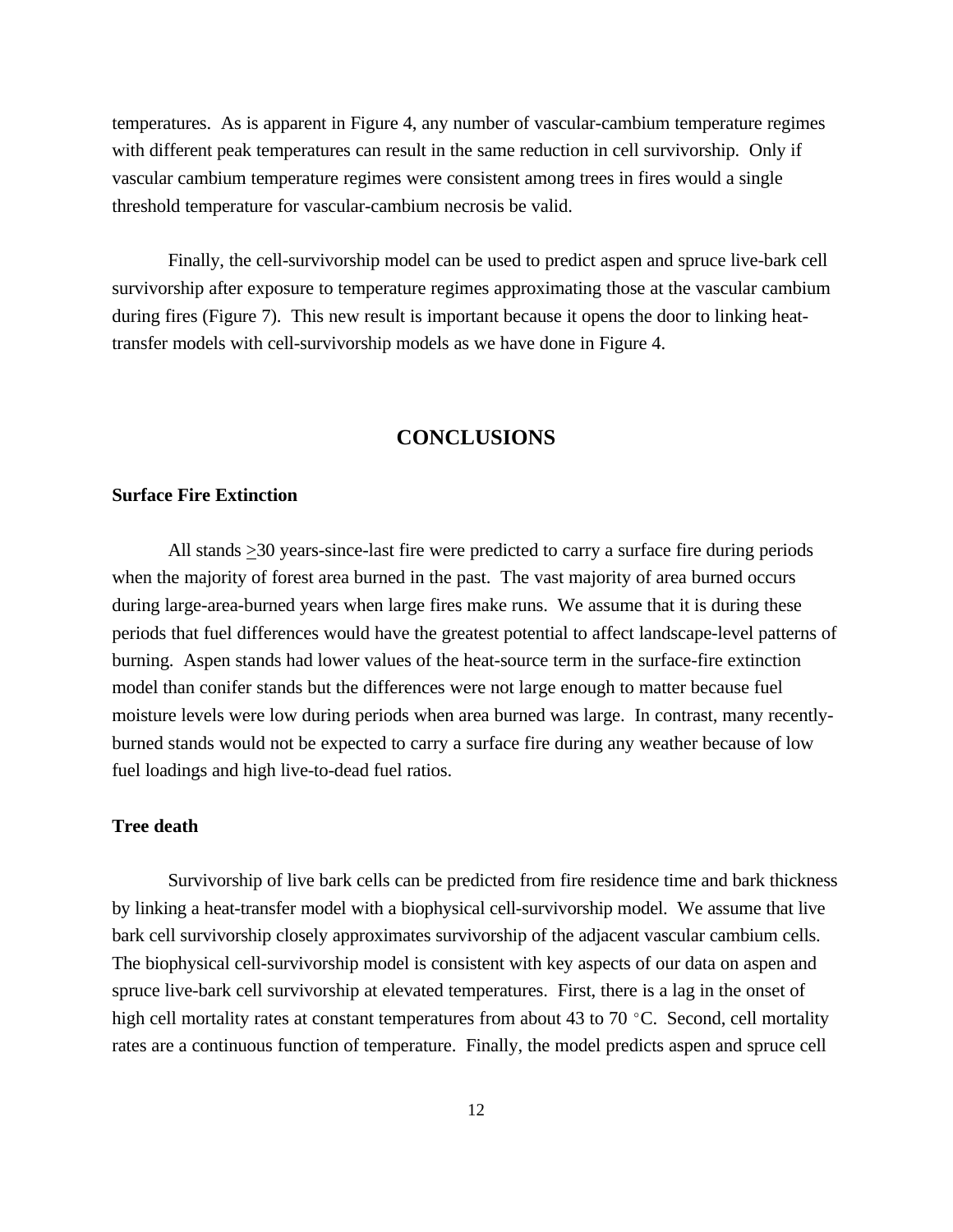survivorship after exposure to temperature regimes such as those experienced at the vascular cambium during fires. Our mechanistic approach could provide managers with a tool to predict vascular-cambium necrosis and tree death in surface fires.

# **REFERENCES**

Abramowitz, M., and Stegun, I. A. 1964. Handbook of mathematical functions. Applied Mathematics Series No. 55. US Department of Commerce, National Bureau of Standards, Washington, D.C.

Albini, F. A., and Reinhardt, E. D. 1995. Modeling ignition and burning rate of large woody natural fuels. Int. J. Wildland Fire 5:81-91.

Bergeron, Y. 1991. The influence of island and mainland lakeshore landscapes on boreal forest fire regimes. Ecology 72:1980-1992.

Bergeron, Y., and Archambault, S. 1993. Decreasing frequency of forest fires in the southern boreal zone of Quebec and its relation to global warming since the end of the 'Little Ice Age'. Holocene 3:255-259.

Bridge, S. R. J., and Johnson, E. A. 2000. Geomorphic principles of terrain organization and vegetation dynamics. J. Vege. Sci. 11:57-70.

Bradshaw, L. S., Deeming, J. E., Burgan, R. E., and Cohen, J. D. 1983. The 1978 National Fire-Danger Rating System: technical documentation. USDA For. Serv. Gen. Tech. Rep. INT-169.

Brown, J. K., Oberheu, R. D., Johnston, C. M. 1982. Handbook for inventorying surface fuels and biomass in the Interior West. USDA For. Serv. Gen. Tech. Rep. INT-129.

Brown, J. K., DeByle, N. V. 1987. Fire damage, mortality, and suckering in aspen. Can. J. For. Res. 17:1100-1109.

DeByle, N. V., Bevins, C. D., Fischer, W. C. 1987. Wildfire occurrence in aspen in the interior Western United States. West. J. Appl. For. 2:73-76.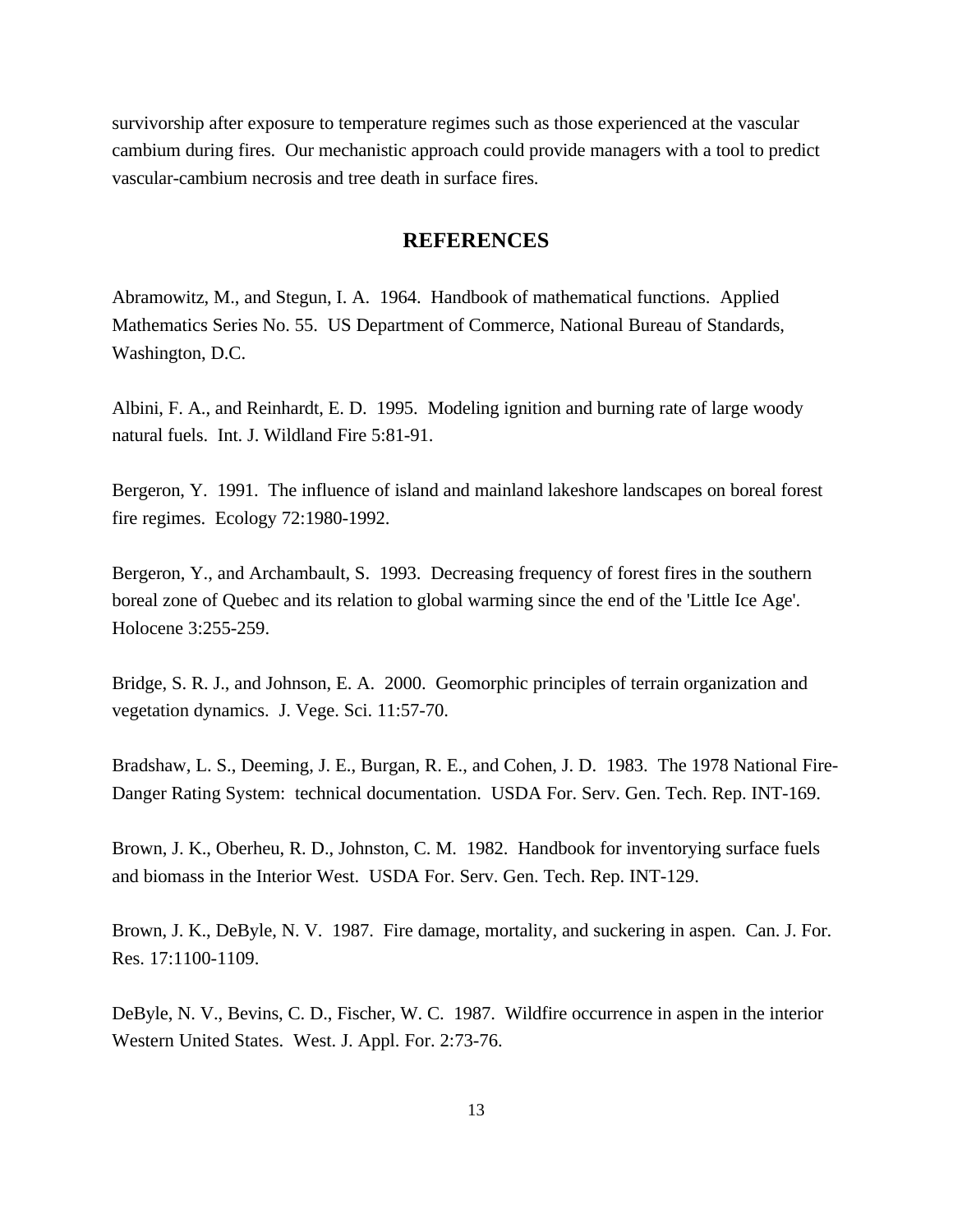Dewey, W. C., Hopwood, L. E., Sapareto, S. A., and Gerweck, L. E. 1977. Cellular responses to combinations of hyperthermia and radiation. Radiology 123:463-474.

Dickinson, M. B., and Johnson, E. A. 2001. Fire effects on trees. In E. A. Johnson, and K. Miyanishi (eds) Forest fires: behavior and ecological effects. Academic Press, in press.

Fahnestock, G. R., and Hare, R. C. 1964. Heating of tree trunks in surface fires. J. For. 62:799- 805.

Fechner, G. H., and Barrows, J. S. 1976. Aspen stands as wildfire fuel breaks. Eisenhower Consortium Bulletin 4, USDA Forest Service, Rocky Mountain Forest and Range Experiment Station, Fort Collins, Colorado.

Flannigan, M. D., and Wotton, B. M. 1991. Lightning ignited fires in nortwest Ontario. Can. J. For. Res. 21:277-287.

Gill, A. M., and Ashton, D. H. 1968. The role of bark type in relative tolerance to fire of three central Victoria eucalypts. Aust. J. Bot. 16:491-498.

Gutfreund, H. 1995. Kinetics for the life sciences: receptors, transmitters and catalysts. Cambridge University Press.

Hanks, R. J., Ashcroft, G. L. 1980. Applied soil physics. Springer-Verlag, Berlin.

Holman, J. P. 1986. Heat transfer. McGraw-Hill Book Company, New York.

Johnson, E. A., Miyanishi, K., and O'Brien, N. 1999. Long-term reconstruction of the fire season in the mixedwood boreal forest of Western Canada. Can. J. Bot. 77:1185-1188.

Johnson, E. A., Miyanishi, K., and Weir, J. M. H. 1998. Wildfires in the western Canadian boreal forest: landscape patterns and ecosystem management. J. Vege. Sci. 9:603-610.

Johnson, F. H., Eyring, H., and Stover, B. J. 1974. The theory of rate processes in biology and medicine. Wiley, New York.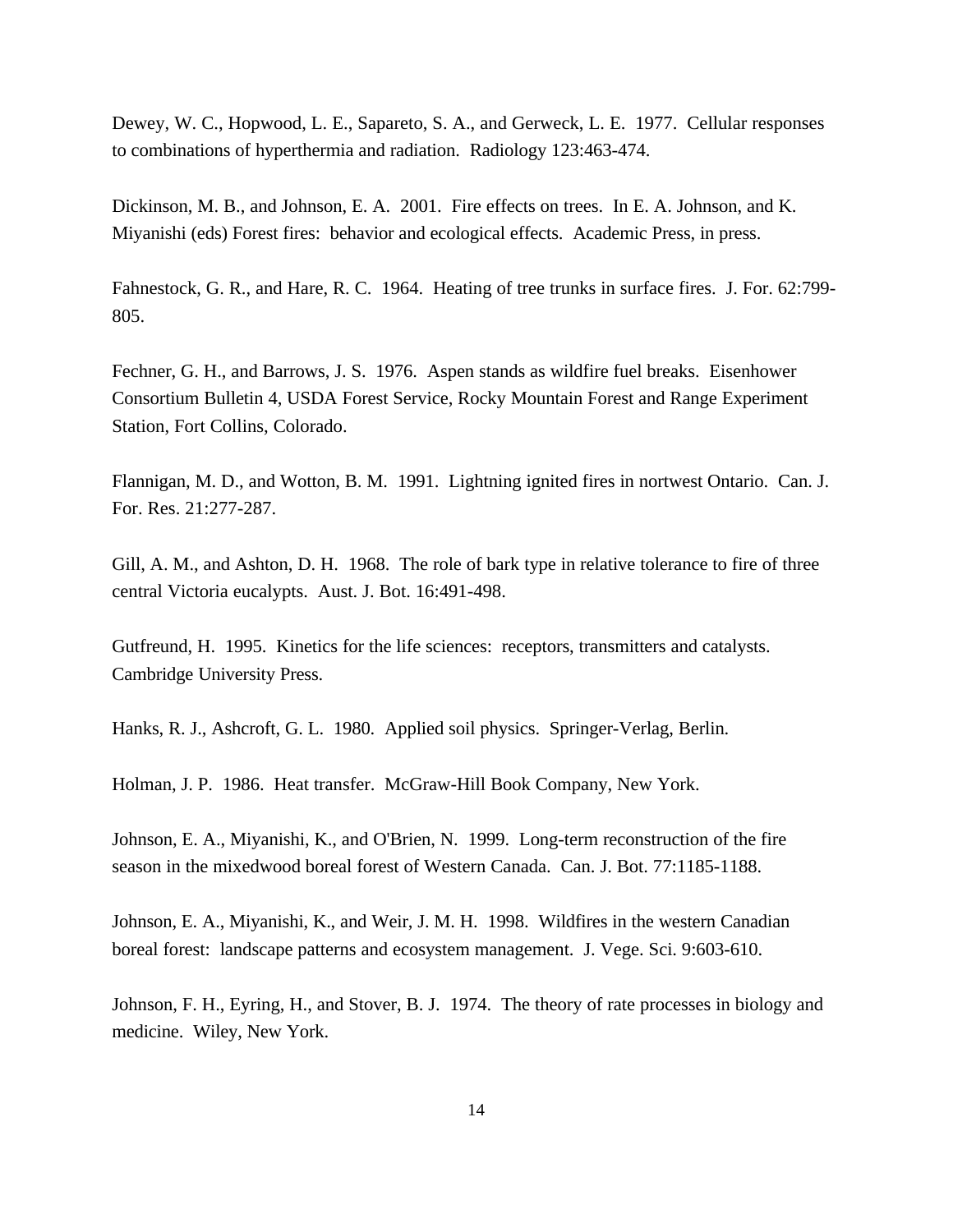Jung, H. 1986. A generalized concept for cell killing by heat. Rad. Res. 106:56-72.

Larsen, C. P. S. 1997. Spatial and temporal variations in boreal forest fire frequency in northern Alberta. J. Biogeog. 24:663-673.

Levitt, J. 1980. Responses of plants to environmental stresses, Volume 1, chilling freezing, and high temperature stresses. Academic Press, New York.

Lorenz, R. W. 1939. High temperature tolerance of forest trees. Technical Bulletin 141, Minnesota Agricultural Experiment Station.

Martin, R. E. (1963). Thermal properties of bark. For. Prod. J. 13:419-426.

Martin, R. E., Cushwa, C. T., and Miller, R. L. 1969. Fire as a physical factor in wildland management. In Proceedings of the Ninth Annual Tall Timbers Fires Ecology ConferenceTall Timbers Research Station, Tallahassee, Florida, pp. 271-288.

Nash, C. H., and Johnson, E. A. 1996. Synoptic climatology of lightning-caused forest fires in subalpine and boreal forests. Can. J. For. Res. 26:1859-1874.

Peterson, D. L., and Ryan, K. C. 1986. Modeling postfire conifer mortality for long-range planning. Env. Manage. 10:797-808.

Reed, W. J., Larsen, C. P. S., Johnson, E. A., and MacDonald, G. M. 1998. Estimation of temporal variations in historical fire frequency from time-since-fire map data. For. Sci. 44:465- 475.

Rego, F., Rigolot, E. 1990. Heat transfer through bark - a simple predictive model. In J. G. Goldammer and M. J. Perkins (eds) Fire in ecosystem dynamics. SPB Academic Publishing, The Hague, pp. 157-161.

Reifsnyder, W. E., Herrington, L. P., and Spalt, K. W. (1967). Thermophysical properties of bark of shortleaf, longleaf, and red pine. Yale University School of Forestry, Bull. No. 70.